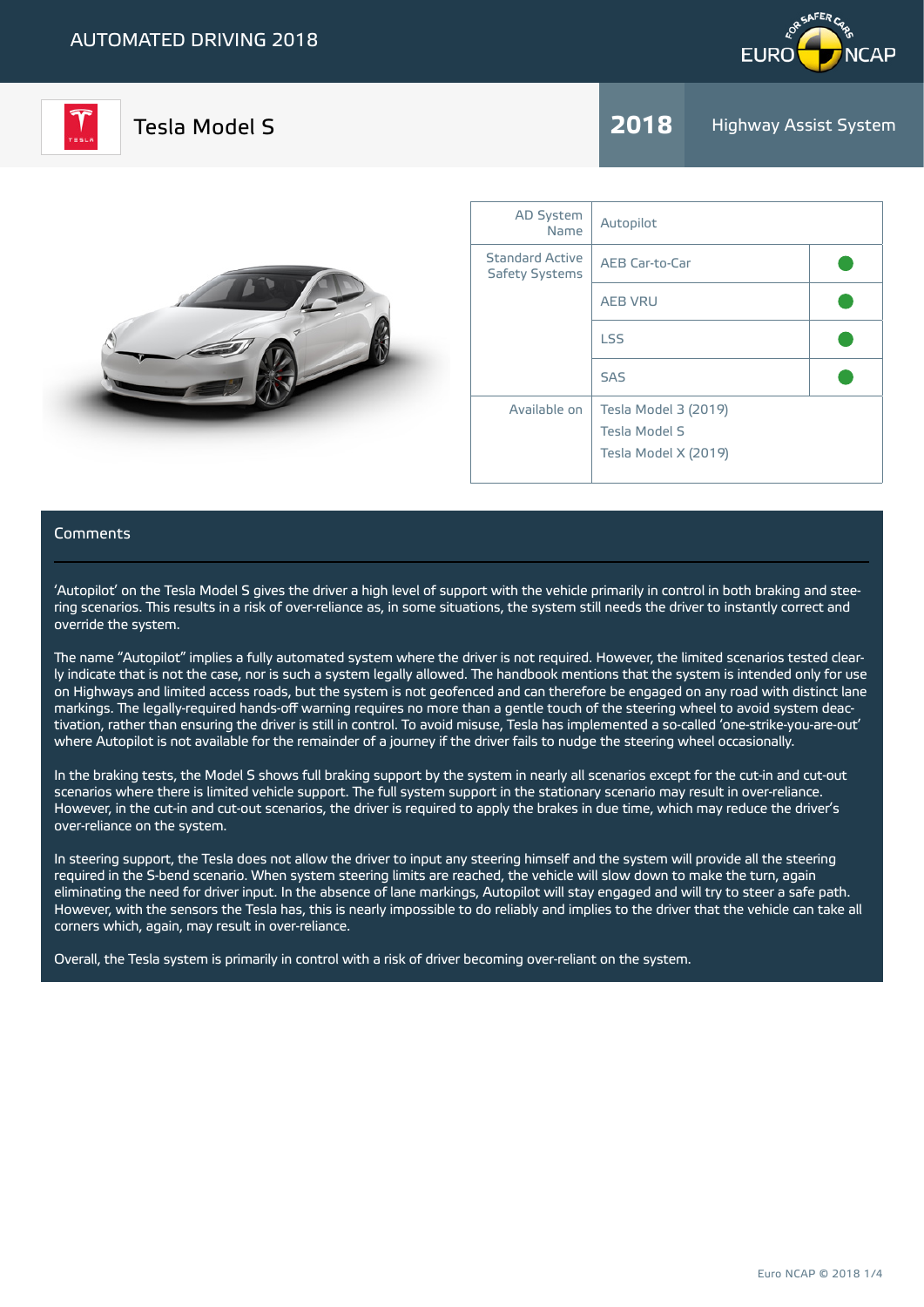

## Human Machine Interaction

| <b>System Name</b>                | The system name, Autopilot, does not clearly indicate that this is an Assist System and                 |         |  |
|-----------------------------------|---------------------------------------------------------------------------------------------------------|---------|--|
|                                   | could give a wrong impression about the system capabilities                                             |         |  |
| Official Manufacturer Information | ALITOPILO                                                                                               |         |  |
| <b>System Features</b>            | <b>SPEED CONTROL</b>                                                                                    |         |  |
|                                   | Automatic Speed Limit Adaptation                                                                        | $\circ$ |  |
|                                   | Speed Adjustment for Road Features                                                                      | O       |  |
|                                   | <b>STEERING SUPPORT</b>                                                                                 |         |  |
|                                   | Assisted Lane Change                                                                                    | O       |  |
| <b>User Manual</b>                | Description of Operational Design Domain<br>(areas where the system can be used)                        |         |  |
|                                   | Description of the Driver's Role                                                                        |         |  |
|                                   | Description of Adaptive Cruise Control Limitations                                                      |         |  |
|                                   | Description of Lane Centering Limitations                                                               |         |  |
|                                   | Description of Hands OFF Warning Sequence                                                               |         |  |
|                                   | Hands Off Warning timeline                                                                              |         |  |
|                                   | Visual Warning<br>$\circledcirc$<br>∞                                                                   |         |  |
|                                   | $\Box$<br>$\Box$<br>Audible Warning                                                                     |         |  |
|                                   | <b>Controlled Stop</b><br>$\langle$ <sub>stop</sub> $\rangle$<br>$\overline{0}$<br>20<br>40<br>60<br>80 | 100     |  |
|                                   | time [s]                                                                                                |         |  |

and the contract of the contract of the contract of the contract of the contract of the contract of the contract of the contract of the contract of the contract of the contract of the contract of the contract of the contra

**Explained in user manual Feature fitted as part of the system** 

 $\blacktriangleright$  Not explained in user manual  $\blacksquare$  Feature not available as part of the system

### Comments

While the user manual clearly explains the limitations of the systems and the situations in which it should be used, the system design does not limit system use as geofencing is not implemented. The role of the driver during the use of the system is also clearly stated but is not in line with the system design where the driver cannot provide any steering input. There is no mention in the handbook of specific scenarios where the driver is primarily in control or where no system response is expected.

Enabling of the systems is performed using a menu on the touch screen. Engaging the system is simple and intuitive using a dedicated stalk on the steering column behind the steering wheel.

One marketing video from Tesla clearly explains the design and functionality of the system, but many other official videos show the car apparently driving autonomously, confusing consumers about the actual capabilities of the Autopilot system.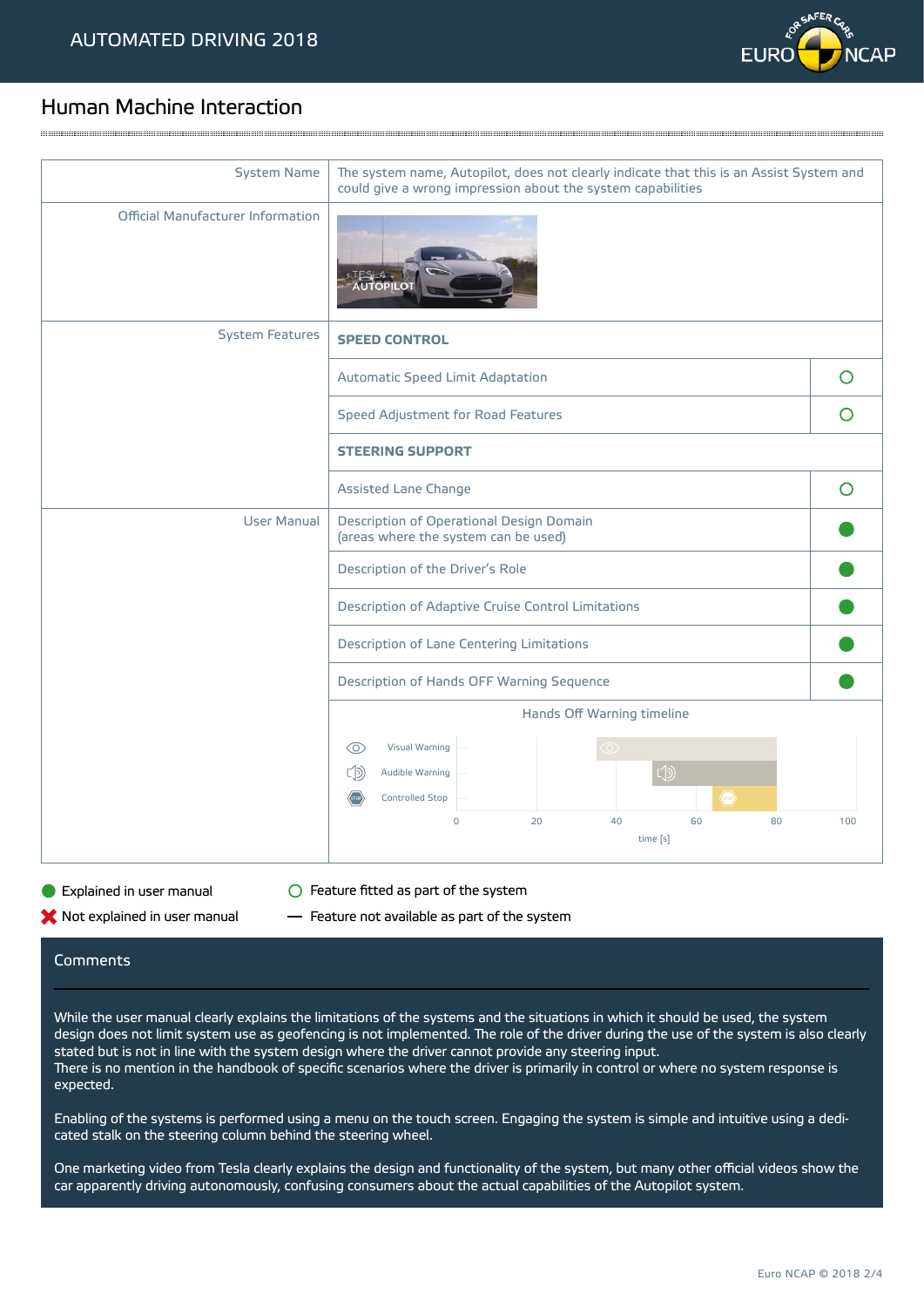

# Adaptive Cruise Control Tests



,我们的时候,我们的时候,我们的时候,我们的时候,我们的时候,我们的时候,我们的时候,我们的时候,我们的时候,我们的时候,我们的时候,我们的时候,我们的时候,我<br>第251章 我们的时候,我们的时候,我们的时候,我们的时候,我们的时候,我们的时候,我们的时候,我们的时候,我们的时候,我们的时候,我们的时候,我们的时候,我们

In the scenarios tested, Traffic Aware Cruise Control responds to a stationary vehicle directly ahead and the ACC function will bring the vehicle to a halt up to the maximum speed assessed. In both the slower moving and braking lead vehicle scenarios, the vehicle also responds well and provides full support across the test speed range. Very late or no system response was witnessed in the cutin and cut-out scenarios which are critical and challenging due to the rapidly changing conditions. Very late or no warning was issued to alert the driver of the possible crash in these cases.

Overall, the system performs well in the ACC scenarios, but as the vehicle is primarily in control up to the full speed tested (especially in the stationary vehicle scenario) there is an inherent risk of over-reliance in the system. The driver clearly needs to stay alert and take appropriate action in more critical day-to-day scenarios such as the sudden cut-in or cut-out situations.